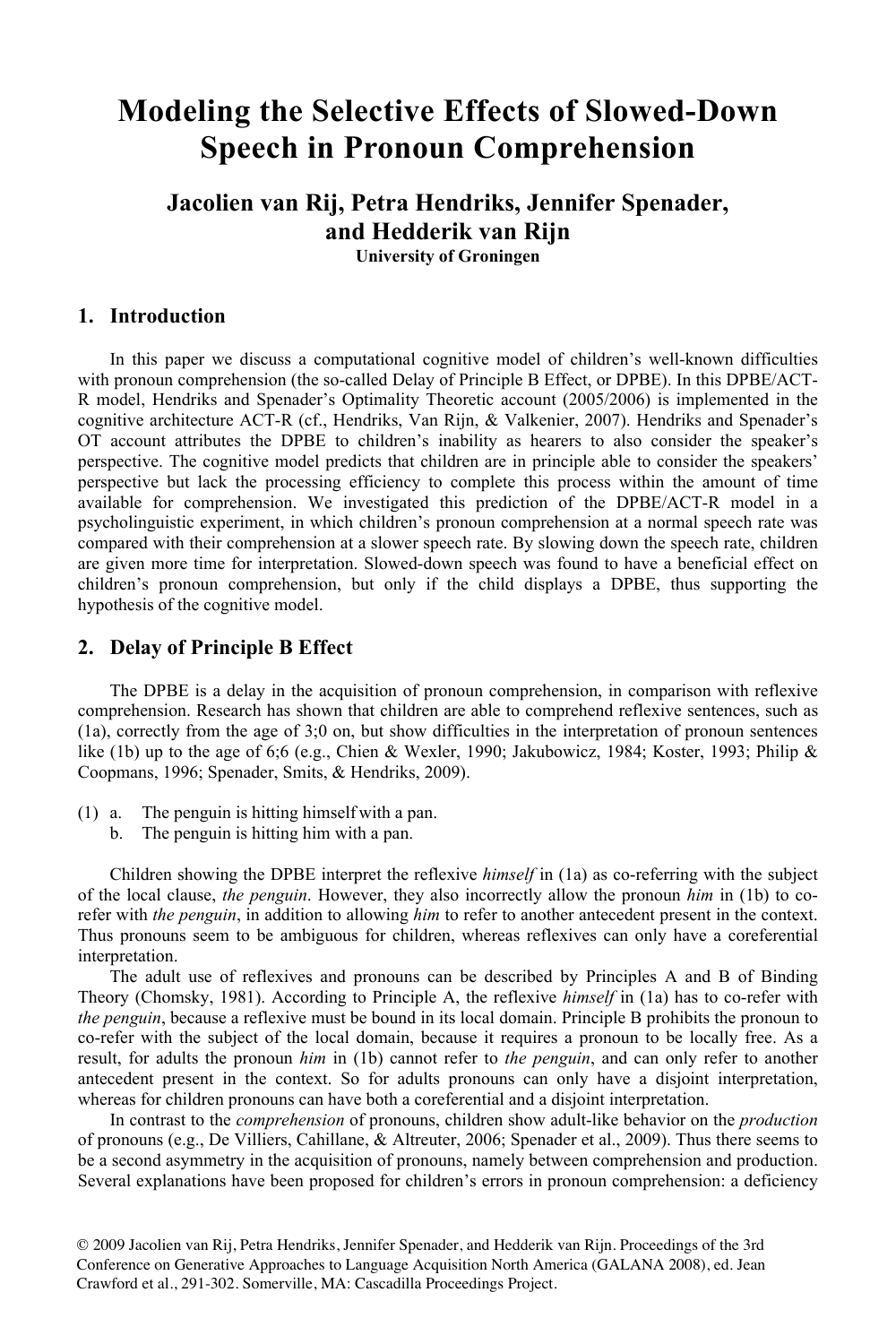in pragmatic skills (e.g., Thornton & Wexler, 1999), working memory limitations (e.g., Reinhart, 2006) and the inability to optimize bidirectionally (Hendriks  $\&$  Spenader, 2005/2006). In the next section, we discuss the explanation by Hendriks and Spenader in more detail.

### **3. Explanation of the DPBE**

Hendriks, van Rijn and Valkenier (2007) developed a computational model accommodating Hendriks and Spenader's (2005/2006) account of the DPBE. This computational model was implemented within the cognitive architecture ACT-R (Anderson et al., 2004), a modeling environment that constrains simulation models to ensure psychological plausibility. This architecture has previously been used to model both developmental (e.g., Van Rijn, Van Someren, & Van der Maas, 2003) and language phenomena (e.g., Lewis & Vasishth, 2005). We built a refined implementation of the model of Hendriks et al. (2007), that enables us to derive more precise predictions with respect to the DPBE. We will refer to our model in this paper as the DPBE/ACT-R model. This section first discusses Hendriks and Spenader's explanation of the DPBE, then it describes the DPBE/ACT-R model and the section ends with a discussion of the predictions of the model regarding the DPBE.

#### *3.1. OT explanation of the DPBE*

Hendriks and Spenader (2005/2006) proposed an explanation of the DPBE within the framework of Optimality Theory (OT, Prince & Smolensky, 2004). Their explanation also accounts for the asymmetry between pronoun production and pronoun comprehension. OT is a linguistic framework that can be used in the domain of semantics to model the relationship between an utterance and its meaning (e.g., Blutner, 2000; Hendriks & De Hoop, 2001; Prince & Smolensky, 2004). Hendriks and Spenader argue that the meaning that is best expressed with a certain form from the *speaker's perspective* not necessarily is the correct interpretation for that form from the *hearer's perspective*. In the OT grammar, this asymmetry between production and comprehension can be accounted for by the presence of markedness constraints, which are direction-sensitive. As a result, they can have different effects in the speaker's direction and the hearer's direction of optimization. The pattern of forms and meanings defining the DPBE arises from two constraints in the OT grammar, namely PRINCIPLE A and REFERENTIAL ECONOMY:

- (2) PRINCIPLE A: a reflexive must be bound in the local domain.
- (3) REFERENTIAL ECONOMY: Avoid full NPs » Avoid Pronouns » Avoid Reflexives

PRINCIPLE A is the violable version of Principle A of Binding Theory. REFERENTIAL ECONOMY is actually a constraint sub-hierarchy, which consists of several constraints. This hierarchy reflects a preference for less referential content. Since we will limit ourselves to pronouns and reflexives, and not discuss NPs, we can ignore the other two constraints and only consider AVOID PRONOUNS. This constraint expresses a preference for reflexives over pronouns. Importantly, AVOID PRONOUNS is direction-sensitive and is only effective in production. In comprehension, the form is already given and AVOID PRONOUNS does not distinguish between potential interpretations for this input form. PRINCIPLE A is direction-insensitive, because it determines that a reflexive should have a coreferential meaning and that a coreferential meaning should be expressed with a reflexive. Hence, this constraint has the same effect in production and comprehension.

In OT, the grammar consists of a set of violable constraints rather than inviolable rules. The candidate output that commits the least severe violations of the constraints is marked as the optimal candidate. A violation of a higher ranked constraint is more severe than several violations of lower ranked constraints. In the OT tableaux 1 and 2, children's interpretation of reflexives and pronouns is represented as a function of the two constraints in (2) and (3). In the tableaux, the constraints are ranked according to strength from left to right. In these tableaux, the symbol \* means a violation of the constraint that is given at the top of the column and the symbol \*! denotes a fatal violation. When children encounter a reflexive, they will assign it a coreferential interpretation, because a disjoint meaning violates PRINCIPLE A (illustrated in Tableau 1).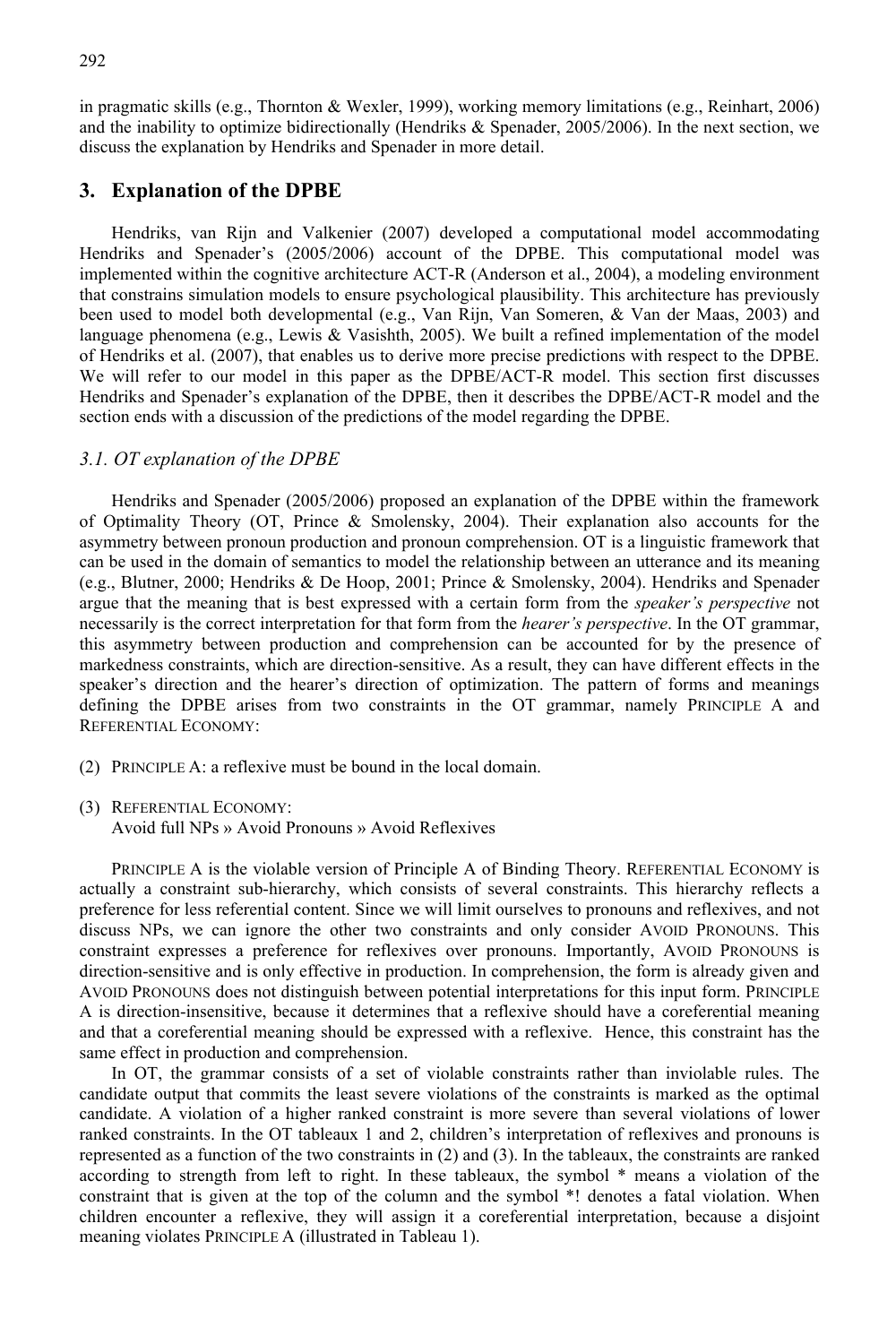| input: reflexive |               | PRINCIPLE A | <b>AVOID PRONOUNS</b> |
|------------------|---------------|-------------|-----------------------|
| 隐<br>a.          | coreferential |             |                       |
|                  | disjoint      | $\ast$      |                       |

However, when children encounter a pronoun, PRINCIPLE A cannot differentiate between a coreferential and a disjoint interpretation. Furthermore, the constraint AVOID PRONOUNS does not have an effect in comprehension. As a consequence, both candidates are marked as optimal and guessing behavior is predicted for children, because pronouns are ambiguous (illustrated in Tableau 2).

**Tableau 2.** Children's comprehension of pronouns

**Tableau 1.** Children's comprehension of reflexives (☞ indicates an optimal candidate)

| input: <i>pronoun</i>             | PRINCIPLE A | <b>AVOID PRONOUNS</b> |
|-----------------------------------|-------------|-----------------------|
| coreferential<br>$a \n\mathbb{R}$ |             |                       |
| disjoint<br>h. nsr                |             |                       |

If children want to express a coreferential meaning, PRINCIPLE A is not violated by any of the candidate forms (see Tableau 3). However, AVOID PRONOUNS is violated by the use of a pronoun. As a result, a reflexive is the optimal form to express a coreferential meaning.

**Tableau 3.** Children's production of a coreferential meaning

| input: coreferential |           | PRINCIPLE A | <b>AVOID PRONOUNS</b> |
|----------------------|-----------|-------------|-----------------------|
| a ner                | reflexive |             |                       |
|                      | pronoun   |             | *                     |

If children want to express a disjoint meaning with a reflexive, PRINCIPLE A is violated, but if they want to express a disjoint meaning with a pronoun, AVOID PRONOUNS is violated (see Tableau 4). In languages such as English and Dutch, PRINCIPLE A is higher ranked than AVOID PRONOUNS. Therefore, a pronoun must be used for expressing a coreferential meaning, although this form violates AVOID PRONOUNS.

**Tableau 4.** Children's production of a disjoint meaning

| input: disjoint |           | PRINCIPLE A | <b>AVOID PRONOUNS</b> |
|-----------------|-----------|-------------|-----------------------|
|                 | reflexive |             |                       |
| b. rङ           | pronoun   |             |                       |

To summarize, children only have knowledge of Principle A, which is a constraint of the grammar. Children do not have any knowledge of Principle B. Therefore, pronouns are ambiguous. However, children are able to produce pronouns correctly because of a general preference for forms with less referential content.

Adult language users do not show the same difficulties with pronoun comprehension that children have. So the crucial question is: how do children acquire their knowledge of Principle B? Hendriks and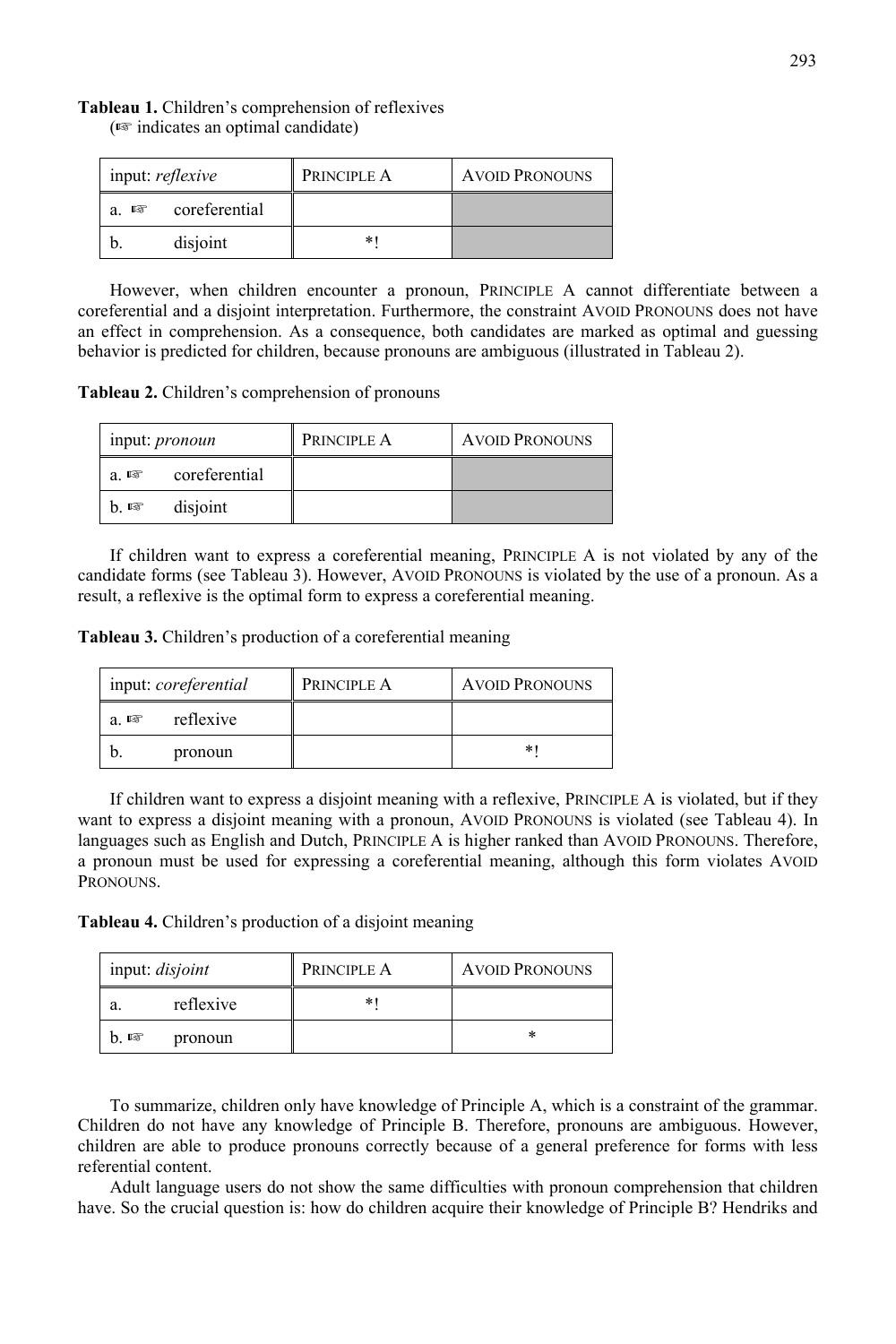Spenader (2005/2006) argue that adults show knowledge of Principle B because they can take into account the speaker's perspective, whereas children only consider their own perspective. Children's non-adult comprehension is modeled in OT as *unidirectional optimization*, that is optimization from form to meaning in comprehension and from meaning to form in production. In contrast, adults take into account both the perspective of the hearer and that of the speaker, which is formalized in OT as bidirectional optimization (Blutner, 2000). Using bidirectional optimization, a language user checks for every form-meaning pair  $\leq f, m$  whether no other form-meaning pair exists with a better meaning for the same form  $\leq f$ ,  $m$   $\geq$ , or a better form for the same meaning  $\leq f'$ ,  $m$  $\geq$ . A form-meaning pair is marked as bidirectionally optimal if there does not exist a better form for the meaning of the pair or a better meaning for the form of the pair. Tableau 5 is a bidirectional OT tableau that describes the adult pattern of pronouns and reflexives. Adults are assumed to possessthe same grammar as children do, and therefore use the same constraints under the same ranking.

| form-meaning pairs: |                                            | PRINCIPLE A | <b>AVOID PRONOUNS</b> |
|---------------------|--------------------------------------------|-------------|-----------------------|
| a. ¤∛               | <reflexive, coreferential=""></reflexive,> |             |                       |
| $\mathfrak{b}$ .    | $\leq$ reflexive, disjoint $\geq$          | $*1$        |                       |
| c.                  | <pronoun, coreferential=""></pronoun,>     |             | $\ast$                |
| 暖                   | <pronoun, disjoint=""></pronoun,>          |             | $\ast$                |

**Tableau 5.** Bidirectional optimization used for pronouns and reflexives

Tableau 5 shows that the pair <*reflexive, coreferential*> is the only form-meaning pair that does not violate a constraint. As a consequence, <*reflexive, coreferential*> is marked as bidirectionally optimal, because there is no other form-meaning pair that satisfies the constraints better: the pair <*reflexive, disjoint*> violates PRINCIPLE A and the pair <*pronoun, coreferential*> violates REFERENTIAL ECONOMY. In addition, the pair <*pronoun, disjoint*> is also marked as bidirectionally optimal, because no other form-meaning pair exists with a better meaning for a pronoun, or with a better form to express a disjoint meaning: the pair <*pronoun, coreferential*> violates the same constraint, therefore this pair is equally good; and the pair <*reflexive, disjoint*> violates PRINCIPLE A, therefore this pair is less good. So bidirectional optimization blocks the coreferential meaning as the interpretation of a pronoun, because there is a better way to express a coreferential meaning, namely by using a reflexive. As a consequence, pronouns are not ambiguous for adults.

In summary, the OT account of the DPBE explains children's pattern of comprehension and production as resulting from unidirectional optimization, which is a formalization of the idea that children only consider their own perspective. The adult pattern can be explained by bidirectional optimization, which formalizes the idea that adults take into account the opposite perspective in addition to their own perspective. In this account, Principle B is a derived effect, resulting from bidirectional optimization.

#### *3.2. Cognitive model of the DPBE*

Although the OT account of the DPBE provides an adequate description of the DPBE, it does not explain what prevents children from using bidirectional optimization. To investigate the acquisition of adult-like behavior with respect to pronoun comprehension, the OT account of Hendriks and Spenader (2005/2006) is implemented in a computational cognitive model. This computational model is built in the cognitive architecture ACT-R (Adaptive Control of Thought-Rational; Anderson et al., 2004). ACT-R is both a theory of cognition and a modeling environment. As a theory of cognition, its aim is to explain human cognition and to account for a broad range of data from psychological and neurocognitive experiments. ACT-R also is a modeling environment that can be used to implement a computational simulation of a specific task. The architecture constrains these simulation models to ensure psychological plausibility. The constraints imposed on the models are based on experimental data and define how information is processed, stored and retrieved within modules, and how information is communicated between modules (Anderson, 2007). ACT-R distinguishes several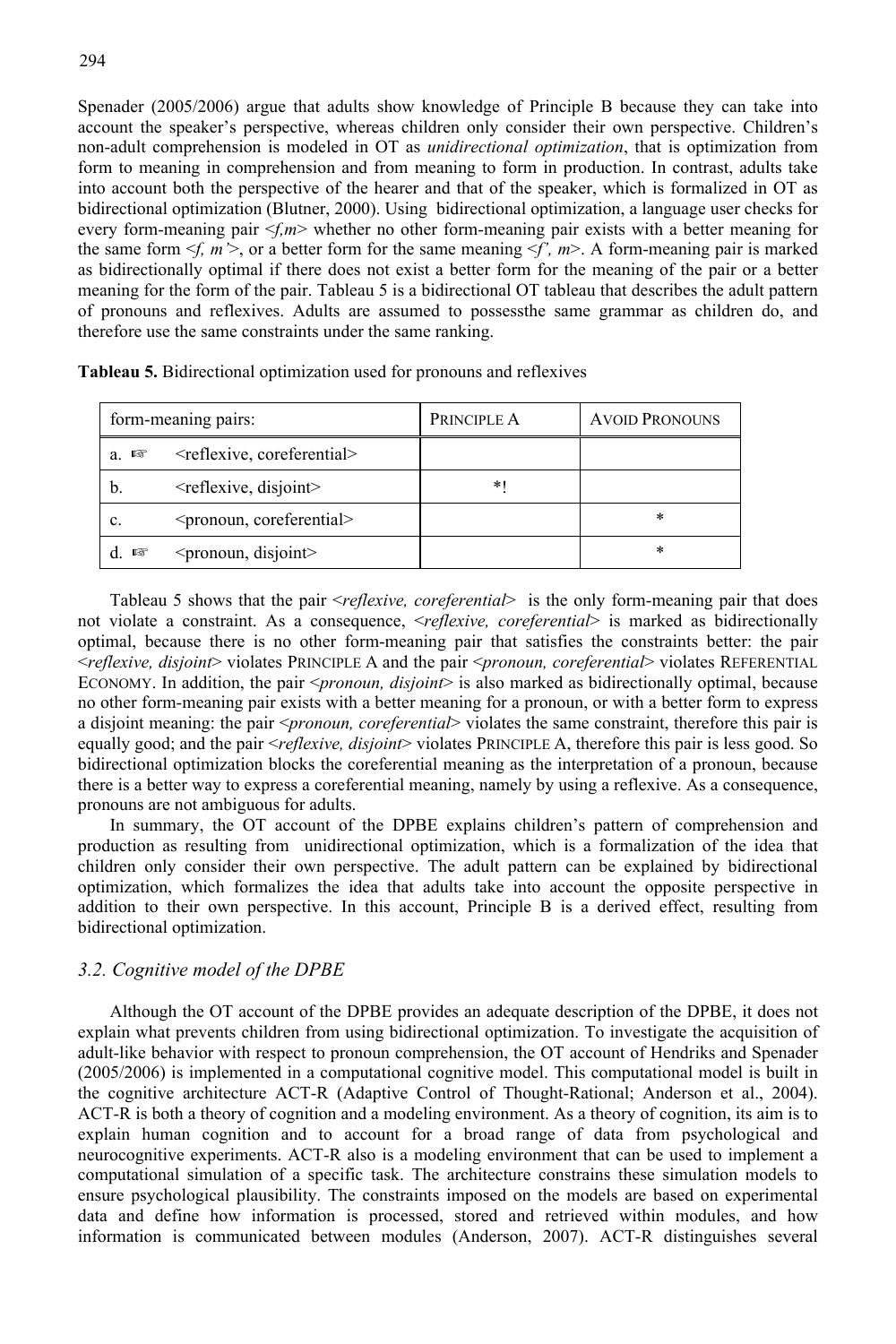modules that are involved in different aspects of human cognitive functioning. The two main modules of ACT-R are declarative memory and the central production system. Declarative memory contains chunks of factual information. The central production system contains IF-THEN rules. At each time step, the central production system applies the production rule of which all constraints in the IF-part are satisfied. If there are multiple production rules that match the current state, the most active rule is selected. The THEN-clause typically contains instructions to the modules to perform certain actions, for example, retrieve a chunk from memory, or initiate a key press (Anderson et al., 2004; Taatgen, Lebiere, & Anderson, 2006).

The DPBE/ACT-R model simulates production as an optimization process from the input meaning to the optimal form to express that meaning, and it simulates comprehension as an optimization process from the input form to the optimal meaning of that form. This way, the model simulates both comprehension and production. Chunks in declarative memory represent the constraints PRINCIPLE A and REFERENTIAL ECONOMY and the candidates (i.e., the forms and their possible meanings). In an optimization process, the model first retrieves two candidates on the basis of the input form or meaning and then retrieves a constraint to evaluate these candidates. The two candidates are first evaluated by the highest ranked constraint, PRINCIPLE A. If one of the candidates violates this constraint, another candidate is retrieved from declarative memory to replace this candidate, and another evaluation process is started. If there is no other candidate, the remaining candidate will be selected as the optimal meaning. Only when PRINCIPLE A cannot distinguish between two candidates, REFERENTIAL ECONOMY is retrieved as the next constraint, and the candidates are evaluated on the basis of this constraint. The output of the optimization process is the optimal candidate. If no unique candidate has been found, the model randomly selects one of the optimal candidates as the output.

Bidirectional optimization is implemented as two serial processes of unidirectional optimization, illustrated schematically for comprehension in Figure 1:

$$
f \xrightarrow{\pi} m \xrightarrow{\pi} f
$$

$$
f = f' ?
$$

**Figure 1.** Bidirectional optimization in comprehension: taking into account the speaker's perspective.

In comprehension, the DPBE/ACT-R model first uses unidirectional optimization for optimizing from form to meaning, and then uses another step of unidirectional optimization for optimizing in the opposite direction, from meaning to form. If the model determines in the second step that another form *f'* is a better form for expressing the selected meaning *m* than is the original input form *f*, then the formmeaning pair  $\leq f$ ,  $m$  is not bidirectionally optimal and a new optimization process is started. By using this bidirectional optimization process, pronouns are disambiguated. When the model encounters a pronoun while simulating a hearer, first the optimal meaning for a pronoun is determined using unidirectional optimization. Because a pronoun is ambiguous, randomly one of the two optimal interpretations is selected and marked as the optimal candidate interpretation. If a coreferential meaning is selected for the pronoun, the model discovers in the second step that a reflexive is the optimal form for expressing a coreferential interpretation. So the resulting form (a reflexive) is different from the encountered form (a pronoun). As a consequence, the model will conclude that the speaker could not have intended a coreferential meaning by using the pronoun. In this way the coreferential meaning is blocked for pronouns. On the other hand, if a disjoint meaning is selected as the optimal interpretation of a pronoun, the model discovers in the second step that a disjoint meaning is expressed with a pronoun, validating the disjoint meaning as the optimal interpretation for a pronoun. Note that bidirectional optimization can also be used in production. In that case, the first step would consist of optimization from meaning to form and the second step of optimization from form to meaning (i.e., the two processes in Figure 1 in opposite order). However, when producing a pronoun or reflexive, bidirectional optimization does not lead to different behavior, because of the effects of the two constraints. This is also true for reflexive comprehension.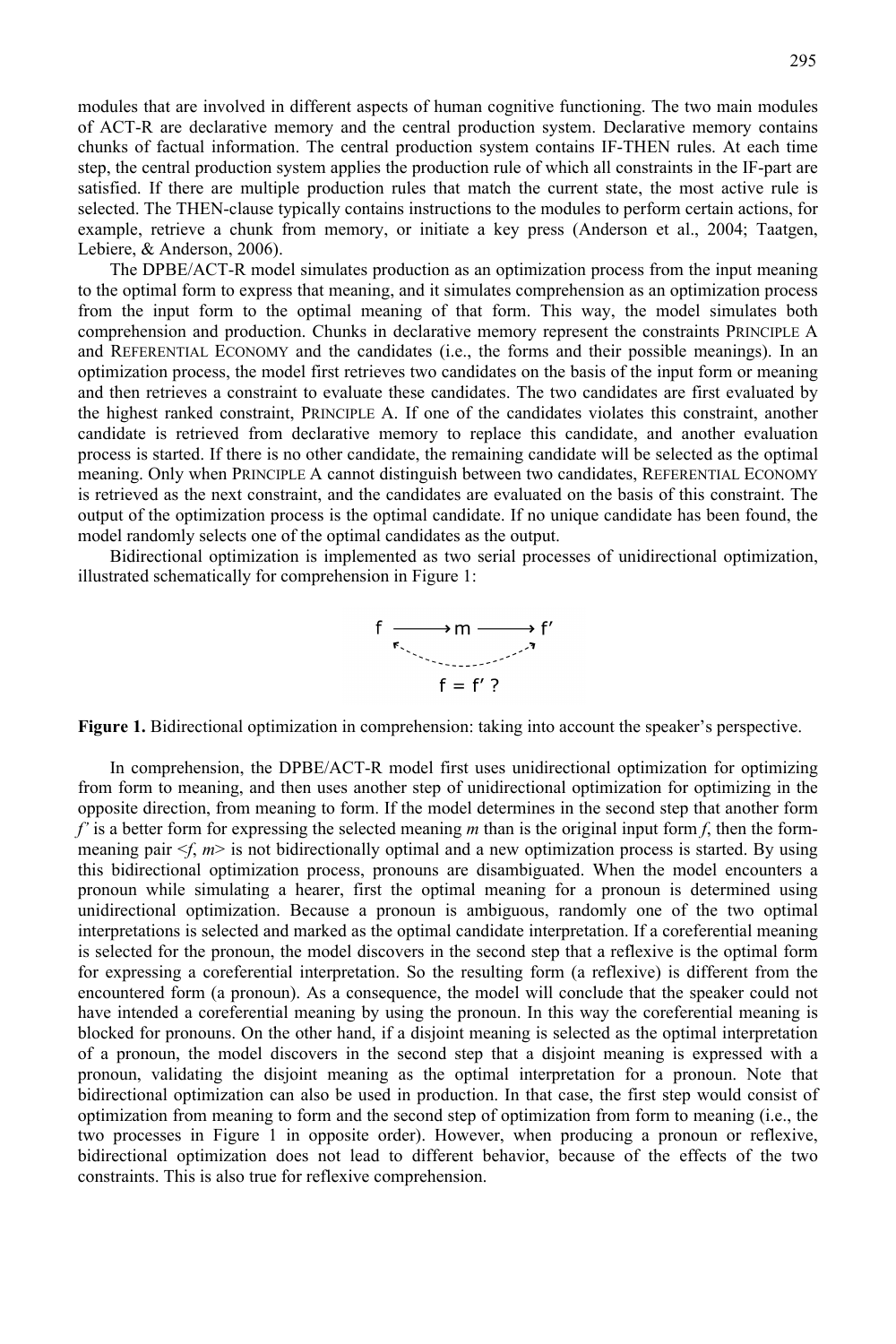#### *3.3. Predictions of the DPBE/ACT-R model*

The main prediction of the DPBE/ACT-R model is that children, although they already know how to optimize bidirectionally, lack the processing efficiency to perform bidirectional optimization in the allotted time. This prediction of the DPBE/ACT-R model follows from the fact that in the model bidirectional optimization initially takes more time than unidirectional optimization, because bidirectional optimization is simulated as two consecutive processes of unidirectional optimization. An assumption of ACT-R that is important for this study is the assumption that every cognitive operation takes a certain amount of time. The amount of time available for bidirectional optimization is limited, because the speaker determines the speed of the speech directed to children. If children's speed of processing is not fast enough to perform two processes of unidirectional optimization within the given amount of time, pronouns remain ambiguous and a guessing pattern emerges. This is illustrated schematically in Figure 2a.



**Figure 2.** Schematic illustration of the predictions of the DPBE/ACT-R model: a.) Children do not have sufficient time to complete bidirectional optimization; b.) Adults can complete bidirectional optimization within the limited amount of time, because their processing is more efficient; c.) Children can complete bidirectional optimization if they have more time for interpretation. The blocks represent the cognitive operations involved in pronoun interpretation.

In contrast, the model predicts that adults are able to complete bidirectional optimization, because their processing has become more efficient. In ACT-R, higher processing efficiency can be obtained through the production compilation mechanism (Taatgen & Anderson, 2002). Production compilation is a learning mechanism that makes a process more efficient when it is repeatedly performed. Eventually, children's unidirectional optimization processes are performed fast enough so that two unidirectional processes can be completed in the given time, resulting in bidirectional optimization. As soon as this is achieved, pronouns are correctly disambiguated (see Figure 2b).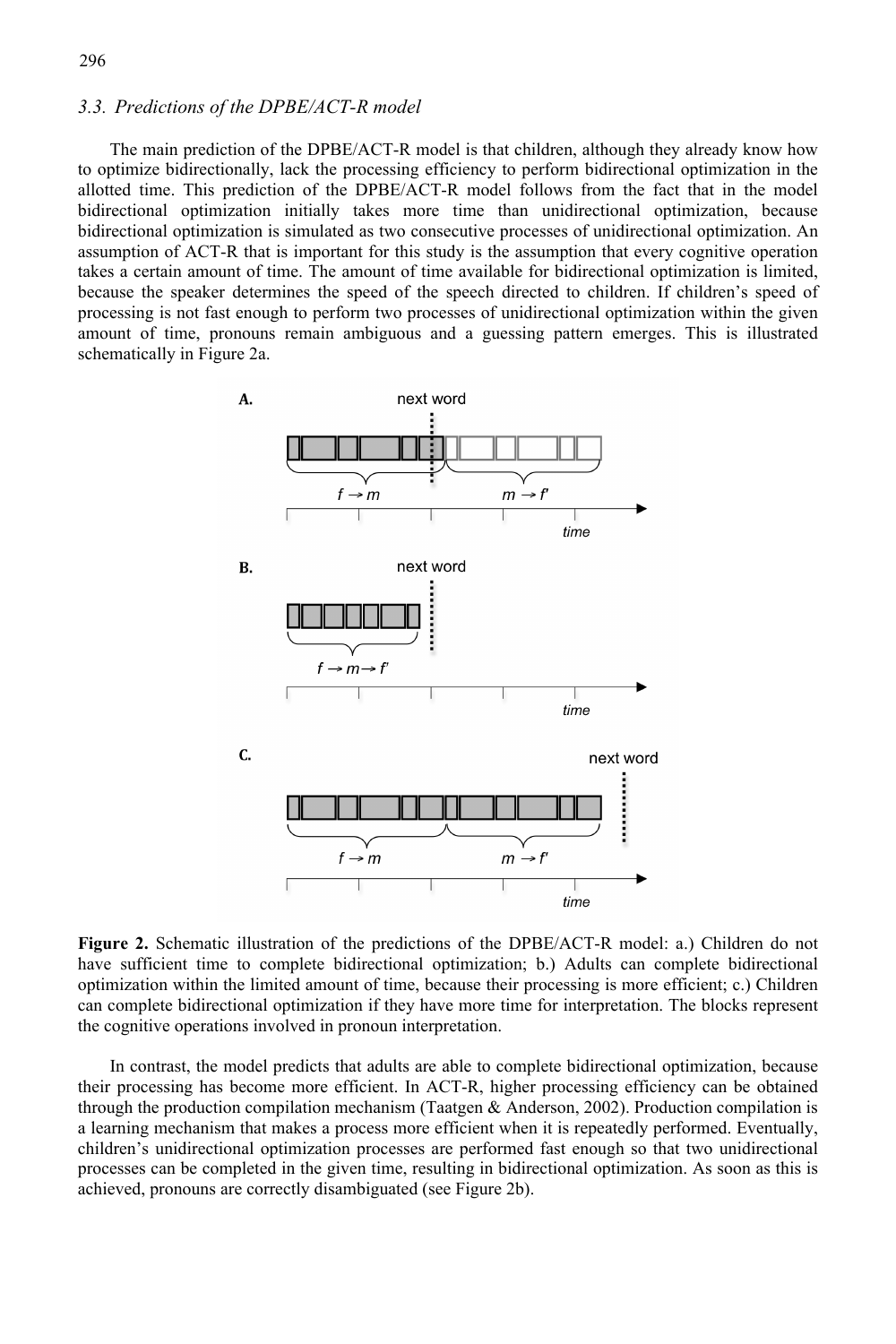So the DPBE/ACT-R model assumes that children have the ability to optimize bidirectionally, but just lack the processing efficiency to do so. As a result, the model predicts that when children who show the DPBE are given more time, their performance on pronoun interpretation will improve (see Figure 2c). However, children who do not show a DPBE anymore are not expected to benefit from slowed-down speech, because they are already able to interpret pronouns correctly. In conclusion, the model predicts that children's speed of processing is the factor that determines whether children show the DPBE.

#### **4. Experimental design**

In this study we investigate the prediction that children's performance on pronoun interpretation will increase when they are given more time for interpretation. We hypothesize that the performance of children who show the DPBE will increase as an effect of slowed-down speech, while the performance on reflexive interpretation will remain the same.

#### *4.1. Methods and materials*

To test the comprehension of pronouns and reflexives, a Truth Value Judgment Task was used, in which the Dutch children had to judge whether a presented sentence is a correct description of a picture that is shown on the computer screen. An example of a test sentence is presented in (4).

(4) Kijk, een pinguïn en een schaap zijn op de stoep. De pinguïn slaat hem / zichzel met een pan. 'Look, a penguin and a sheep are on the sidewalk. The penguin is hitting him / himself with a pan.'

The verbs that were used are *bijten* (to bite), *kietelen* (to tickle), *schminken* (to make up), *wijzen naar* (to point at), *slaan* (to hit) and *vastbinden* (to tie up). All verbs are more likely to be used to describe an other-directed action, thus avoiding a bias towards a coreferential interpretation (Spenader et al., 2009). In the two speech rate conditions of the experiment the same verbs were used, but the sentences differed between conditions in the choice of actors and instruments.



**Figure 3.** The pictures that were presented with the sentences in (4).

Half of the sentences were combined with a matching picture and the other half were presented with a non-matching picture (see Figure 3). Each picture showed two cartoon-like characters. Both animals were drawn in approximately the same size, to avoid a difference in saliency present in some earlier experiments (see Elbourne, 2005, for a discussion).

 The sentences were prerecorded at a normal speech rate. Sentences for the slow speech rate condition were digitally slowed-down using the software Adobe Audition 1.5, while keeping the pitch constant. The mean speech rate of the normal speech rate sentences was 4.0 syllables per second. The slow speech rate sentences were stretched 1.5 times, resulting in a mean speech rate of 2.7 syllables per second. These speech rates are comparable with the normal and slow speech rates reported for English (e.g., Montgomery, 2004; Weismer & Hesketh, 1996). Every participant was tested in both who speech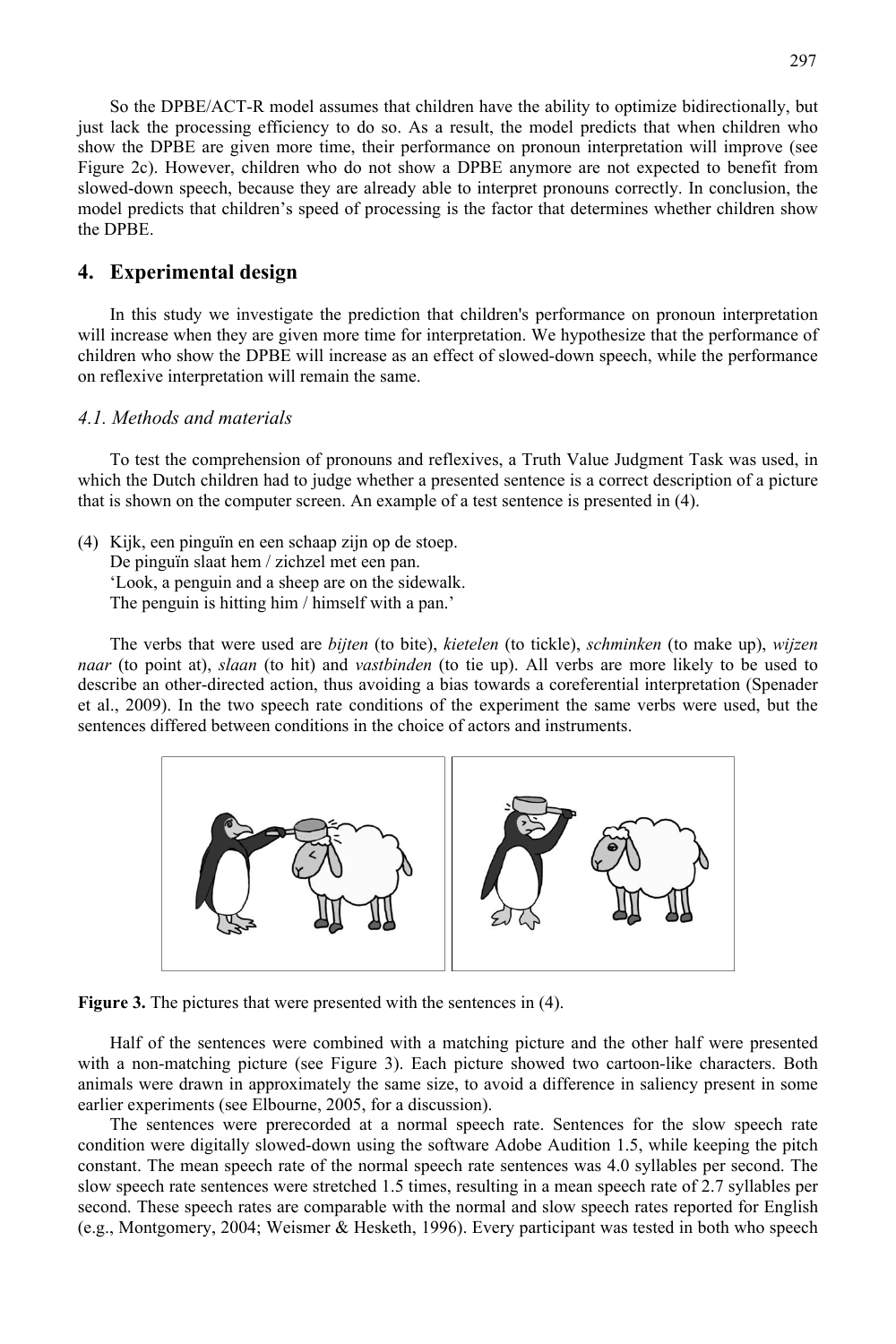rate conditions. Each condition contained 8 pronoun sentences and 8 reflexive sentences. In addition to the test sentences four control sentences per condition were used.

#### *4.2. Participants*

Seventy-five children between 4;1 and 6;3 years from a Dutch local elementary school were tested. From these children, 13 were excluded from further analysis because they were not monolingual Dutch speakers, did not finish the task or answered more than two out of eight control items incorrectly. The data of the remaining 62 children (35 boys and 27 girls), ranging in age from 4;1 to 6;2, was used for statistical analysis.

#### **5. Results**

Figure 4 shows the percentage of correct interpretations of reflexives and pronouns for all 62 participants.



**Figure 4.** Mean percentage correct interpretations on pronoun and reflexive sentences in the two speech rate conditions. Data of 62 participants.

Figure 4 shows a clear difference between the percentage of correct interpretations on pronoun and reflexive sentences in both speech rate conditions. Only a few errors are made on reflexive sentences (normal speech rate: 90%, slow speech rate: 89%), while the performance on pronoun interpretation is just above chance level (normal speech rate: 61%, slow speech rate: 59%). This difference in comprehension is found to be significant (normal speech rate: paired  $t(61) = 8.9$ ,  $p = .000$ ; slow speech rate: paired  $t(61) = 9.5$ ,  $p = .000$ . However, from this figure almost no difference can be seen between the two speech rate conditions. Statistical analysis showed no significant effect of speech rate.

The main question of our experiment is whether children who show the DPBE will benefit from slowed-down speech in pronoun comprehension. Therefore, we should establish whether all children indeed show the DPBE. To this end, we classified the participants in different groups based on their task performance. For the details of this classification, see Van Rij, Hendriks, Spenader, and Van Rijn (2009). From the 62 participants, 34 children (19 boys and 15 girls; age 4;1-6;2, mean 4;11) were found to show the DPBE. From the children that did not show the DPBE, 14 children (9 boys and 5 girls; age 4;2-6;0, mean 5;5) showed (almost) correct performance on both pronoun and reflexive sentences. Furthermore, 5 children (3 boys, 2 girls; age 4;3-4;7; mean 4;5) not only showed incorrect performance on pronoun sentences (less than 80% correct interpretations), but alsomade as many or even more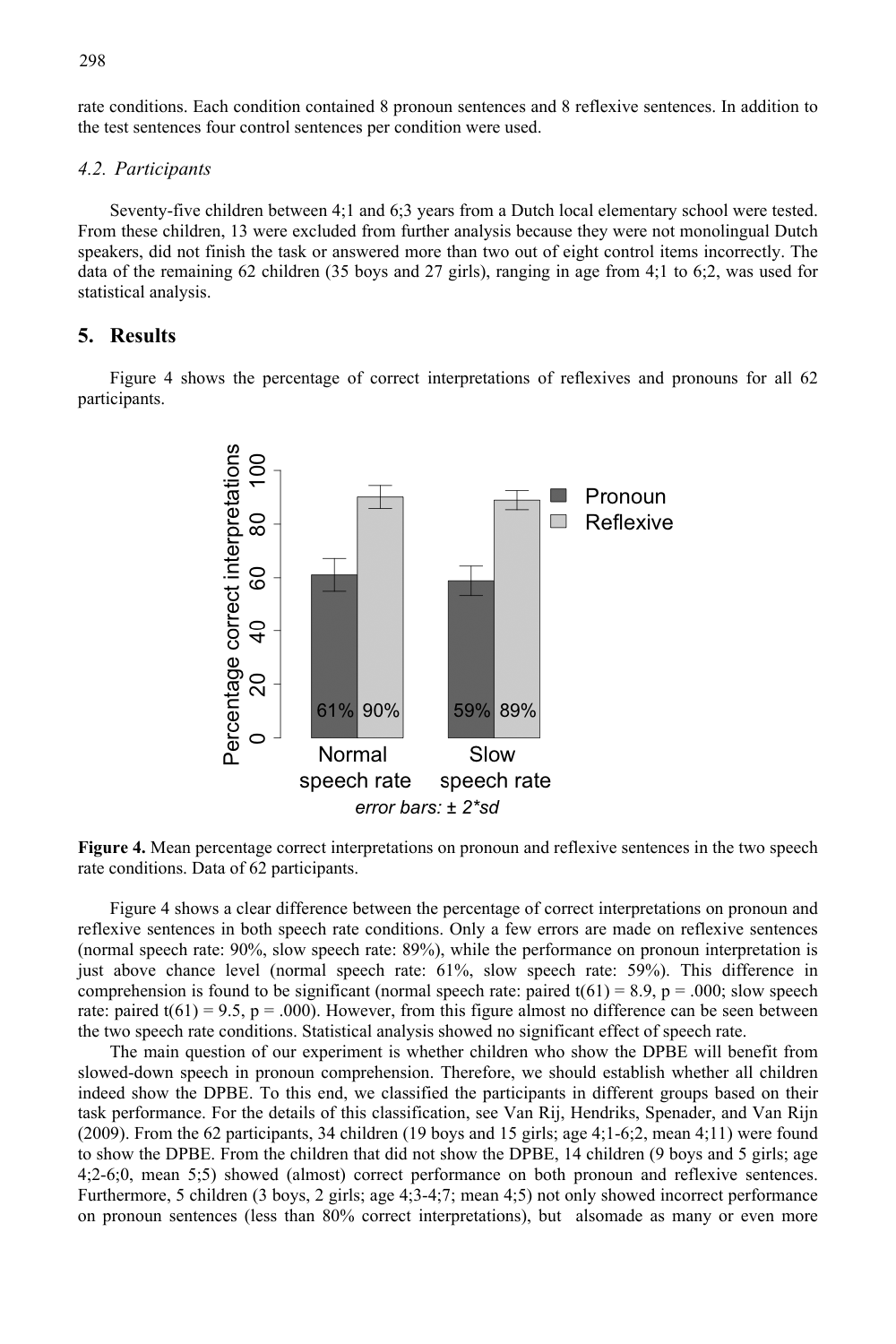errors with reflexives. Finally, 9 children (3 boys, 6 girls; age 4;10-6;2; mean 5;7) showed incorrect performance on pronoun sentences by using the extra-grammatical strategy of answering 'yes' to all pronouns. We leave these three groups of children out of consideration in this paper and focus on the 34 children who show a typical DPBE pattern.

#### *5.1. Pronoun comprehension of children that show the DPBE*

Figure 5 displays the percentages of correct pronoun (left) and reflexive (right) interpretations of the children who show the DPBE in the two speech rate conditions.



**Figure 5.** Mean percentage correct interpretations on pronoun sentences (left) and reflexive sentences (right) in the two speech rate conditions, divided in match and mismatch trials. Data of the 34 participants that show the DPBE.

For the children showing the DPBE, a difference is seen between their performance on pronoun and reflexive sentences (see Figure 5). Furthermore, Figure 5 shows that there is a clear difference in performance on pronoun sentences between match and mismatch trials. This difference is statistically significant in both conditions (normal speech rate: paired  $t(33)=8.596$ ,  $p<0.001$ ; slow speech rate: paired t(33)=3.811, p<0.001).

To investigate whether slowed-down speech has a significant positive effect on pronoun comprehension, a repeated measures ANOVA was performed on the arcsine transformation of the proportion correct interpretations. The included within-subject factors were: *Expected Answer* (type of test sentence: match or mismatch with picture), and *Speech Rate* (normal or slow). Because the sequence of the two speech rate conditions was counterbalanced across participants, the betweensubjects factor *Block* was also included, specifying the sequence of the speech rate conditions (normal speech rate condition first versus slow speech rate condition first). The statistical analysis showed a marginal significant interaction between Expected Answer and Speech Rate ( $F(1,33)=3.904$ ;  $p=0.057$ ), and a significant main effect of Expected Answer  $(F(1,33)=54.436; p<0.001)$ . The significant effect of Expected Answer reflects children's yes-bias, a tendency to answer 'yes' over 'no' when the answer is not certain (e.g., Chien & Wexler, 1990). Because children are assumed to say 'no' only when they are highly certain about the answer, it makes sense to focus on the pronoun mismatch items. Figure 5 shows a difference in performance on pronoun mismatch items between the speech rate conditions (normal speech rate: 29%; slow speech rate: 43%). This difference is statistically significant (paired  $t(33) = -2.512$ ;  $p=0.017$ ). In contrast, no significant difference between the two speech rate conditions (normal speech rate: 78%; slow speech rate: 73%) was found on match items (paired  $t(33)$  > 0.1). In general, it can be concluded that slowed-down speech has a significant beneficial effect on pronoun comprehension.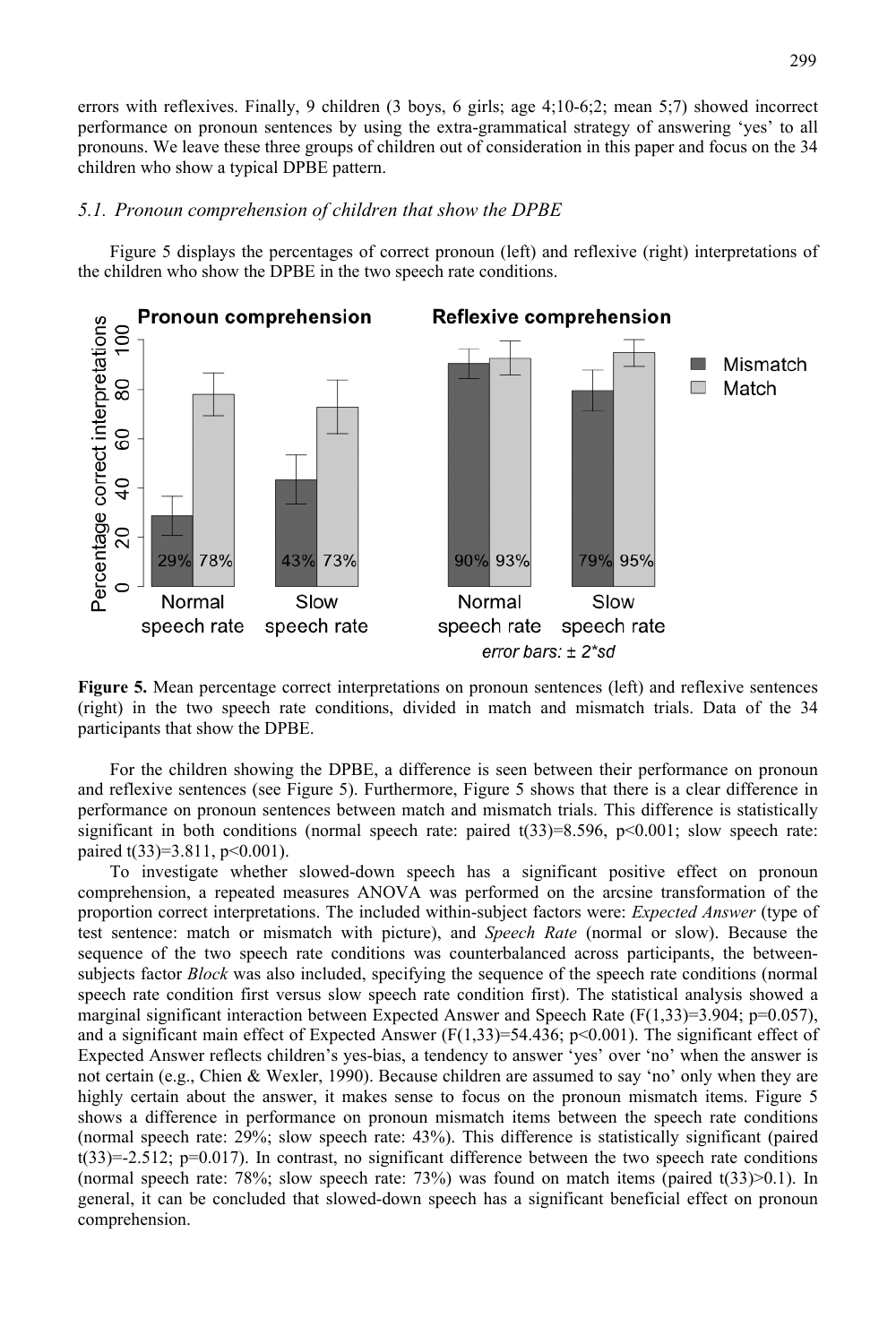#### *5.2. Reflexive comprehension of children that show the DPBE*

Although the focus in this study is on the performance on pronoun interpretation, the performance on reflexive interpretation was analyzed too. A repeated measures ANOVA on the arcsine transformed data (within-subjects factors *Expected Answer* and *Speech Rate*, between-subjects factor *Block*) showed a marginal significant interaction between Expected Answer and Speech Rate  $(F(1,32)=3.904; p=0.090)$ and significant interaction effects of Expected Answer and Block  $(F(1,32)=8.941; p=0.005)$  and Speech Rate and Block  $(F(1,32)=11.082; p=0.002)$ . Also a significant main effect of Expected Answer was found  $(F(1,32)=8.941; p=0.005)$ . Figure 5 shows that the performance on the mismatch sentences decreases in the slow speech rate condition, while the performance on the match sentences remains the same. When we analyzed the mismatch reflexive sentences with a repeated measures ANOVA (withinsubject variable *Speech Rate*, between-subject variable *Block*), we found a significant interaction effect of Speech Rate and Block  $(F(1,32)=6.594; p=0.015)$  and a significant main effect of Speech Rate  $(F(1,32)=4.169; p=0.049)$ . So the decrease in performance is significant. We found no significant differences between the speech rate conditions, when analyzing the match sentences ( $p > 0.1$ ).

To summarize, slowed-down speech has a significant beneficial effect on children's pronoun comprehension and a significant detrimental effect on reflexive interpretation. However, the latter effect is probably an experimental artifact, since the analysis showed a significant interaction effect with the sequence of the experimental conditions. Children who started the experiment with the Slow Speech Rate condition performed worse on reflexive comprehension in slowed-down speech than children who first participated in the Normal Speech Rate condition. So children have some difficulties with the slowed-down speech, but this effect disappeared when they got used to the task. In the pronoun comprehension data no significant effects of the order of the experimental conditions were found. Therefore we conclude that if the child displays the DPBE, slower speech rate has a beneficial effect on children's comprehension of pronouns, but not on children's comprehension of reflexives.

#### **6. Discussion**

The aim of this study was to investigate the predictions that followed from the DPBE/ACT-R model. According to the model, the DPBE arises because children do not have sufficient time to take into account the perspective of the speaker. It is predicted that if these children are given more time, their performance will improve. In our study, we found that a slower speech rate indeed has a beneficial effect on children's comprehension of pronouns, but only if the child displays a DPBE. Furthermore, the beneficial effect of slowed-down speech is only found for pronoun comprehension, and not for reflexive comprehension. The results of the experiment support the predictions of our DPBE/ACT-R model. If children do not display a DPBE anymore, no improvement is expected because children's processing is expected to already be fast enough. Furthermore, bidirectional optimization is not necessary for correct performance on reflexive comprehension. Therefore, even if little time is available (as in the normal speech rate condition), children will already be able to interpret reflexives correctly.

From the results of this study, it can be concluded that children in principle know how to interpret pronouns. However, due to their processing limitations they are unable to do so. It is difficult to explain these findings within other accounts of the DPBE. If the DPBE is caused by a lack of pragmatic skills, as proposed by Thornton and Wexler (1999), it remains unexplained how slowing down the speech rate would provide children with the necessary pragmatic skills or the ability to use these skills to interpret pronouns correctly. Another account that attributes the DPBE to processing limitations is proposed by Reinhart (2006). She argues that children are unable to comprehend pronouns correctly due to working memory limitations. However, it is difficult to determine what the effect of slowed-down speech is on working memory. So it remains unclear whether Reinhart's (2006) account would predict an increase or decrease in performance on pronoun comprehension due to slowed-down speech.

In addition, this study illustrates that combining assumptions and predictions of the OT framework with assumptions and predictions of the cognitive architecture ACT-R gives rise to very specific and testable claims with respect to language development. The OT account of the DPBE (Hendriks & Spenader, 2005/2006) assumes that the DPBE is caused by direction-sensitive constraints, which have different effects on production and comprehension. As a result, pronouns are ambiguous for children. In contrast, pronouns are not ambiguous for adults, because adults take into account the speaker's perspective and thus are able to block one of the meanings. By combining the OT account with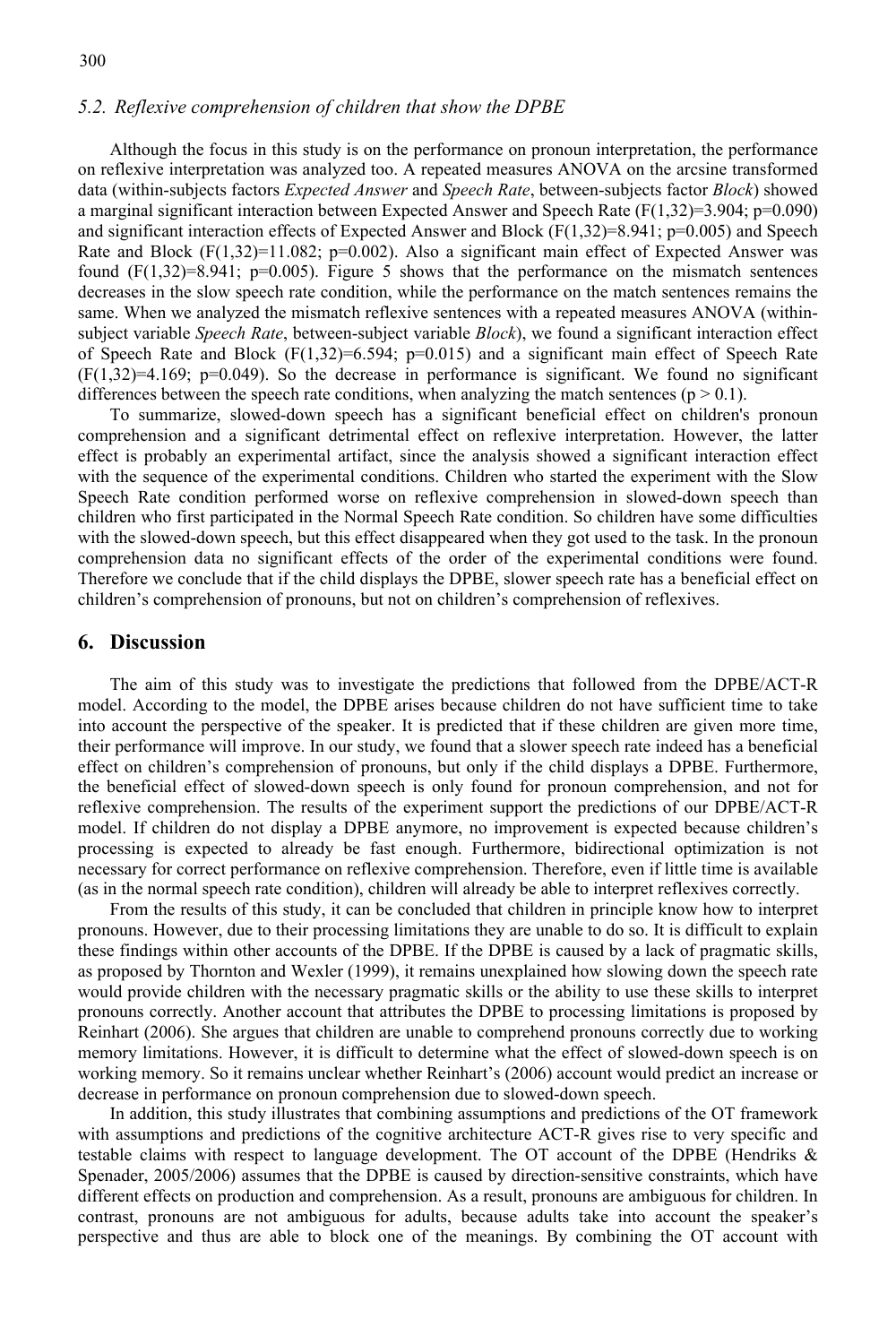assumptions about cognitive processes and the time they take to perform, it is possible to test this theoretical OT account empirically. The cognitive architecture ACT-R imposes additional restrictions on the explanation of the DPBE because the proposed explanation also has to satisfy the cognitive constraints that ACT-R imposes on cognitive models. For example, in bidirectional Optimality Theory, bidirectional optimization is generally defined as a condition on bidirectional optimal pairs (bidirectionally optimal form-meaning pairs are those pairs for which there does not exist a bidirectionally optimal pair with either a better form or a better meaning, cf., Blutner, 2000), not as a procedure to obtain these bidirectionally optimal pairs. Because ACT-R assumes that central processing is serial (i.e., the production system can perform only one action at a time), in our DPBE/ACT-R model bidirectional optimization is simulated as two serial processes of unidirectional optimization. The result is a cognitively plausible procedure for determining whether a particular form or meaning is part of a bidirectionally optimal pair. From this procedure, but not from bidirectional optimization per se, it follows that bidirectional optimization takes more time to perform than unidirectional optimization. As a consequence, the interpretation of pronouns is predicted to take more time than the interpretation of reflexives.

#### **7. Conclusion**

In this study we investigated the effects of slowed-down speech on pronoun comprehension. Research has shown that children are able to comprehend reflexive sentences correctly from the age of 3;0 on, but show difficulties on the interpretation of pronoun sentences until the age of 6;6 (e.g., Chien & Wexler, 1990). Hendriks and Spenader (2005/2006) attributed this Delay of Principle B Effect (DPBE) to a direction-sensitive grammar in combination with children's inability to take into account the speakers perspective (bidirectional optimization). A computational cognitive model of the acquisition of pronoun comprehension, (based on Hendriks et al., 2007), predicts that children are unable to complete bidirectional optimization because of their limited speed of processing. In a psycholinguistic study we tested whether children's performance on pronoun comprehension increases when they have sufficient time for interpretation. We gave children more time for interpretation by slowing down the speech rate. Children's performance on pronoun comprehension at a normal speech rate was compared with their pronoun comprehension at a slower speech rate. We found that slower speech rate has a significant beneficial effect on children's comprehension of pronouns, but only if the child displays a DPBE. No beneficial effect of slowed-down was found on their reflexive comprehension. This supports the hypothesis of our cognitive model that the DPBE is caused by children's insufficient speed of processing.

#### **Acknowledgments**

This investigation was supported in part by a grant from the Netherlands Organisation for Scientific Research, NWO, awarded to Petra Hendriks (grant no. 277-70-005). The authors thank the children, teachers and parents of the Nassauschool in Groningen for participating in the experiment, Petra van Berkum and Robert Prins for drawing the pictures used in the experiment, and Margreet Drok-van der Meulen for recording the sentences.

#### **References**

Anderson, John R. (2007). *How Can the Human Mind Occur in the Physical Universe?* New York: Oxford University Press, USA.

Anderson, John R., Bothell, Daniel, Byrne, Michael D., Douglass, Scott, Lebiere, Christian, & Qin, Yulin. (2004). An integrated theory of the mind. *Psychological Review, 111*(4), 1036-1060.

- Blutner, Reinhard. (2000). Some aspects of optimality in natural language interpretation. *Journal of Semantics, 17*(3), 189-216.
- Chien, Yu-Chin, & Wexler, Kenneth. (1990). Children's Knowledge of Locality Conditions in Binding as Evidence for the Modularity of Syntax and Pragmatics. *Language Acquisition, 1*(3), 225-295.
- Chomsky, Noam. (1981). *Lectures on government and binding: the Pisa lectures*. Dordrecht, The Netherlands: Foris Publications.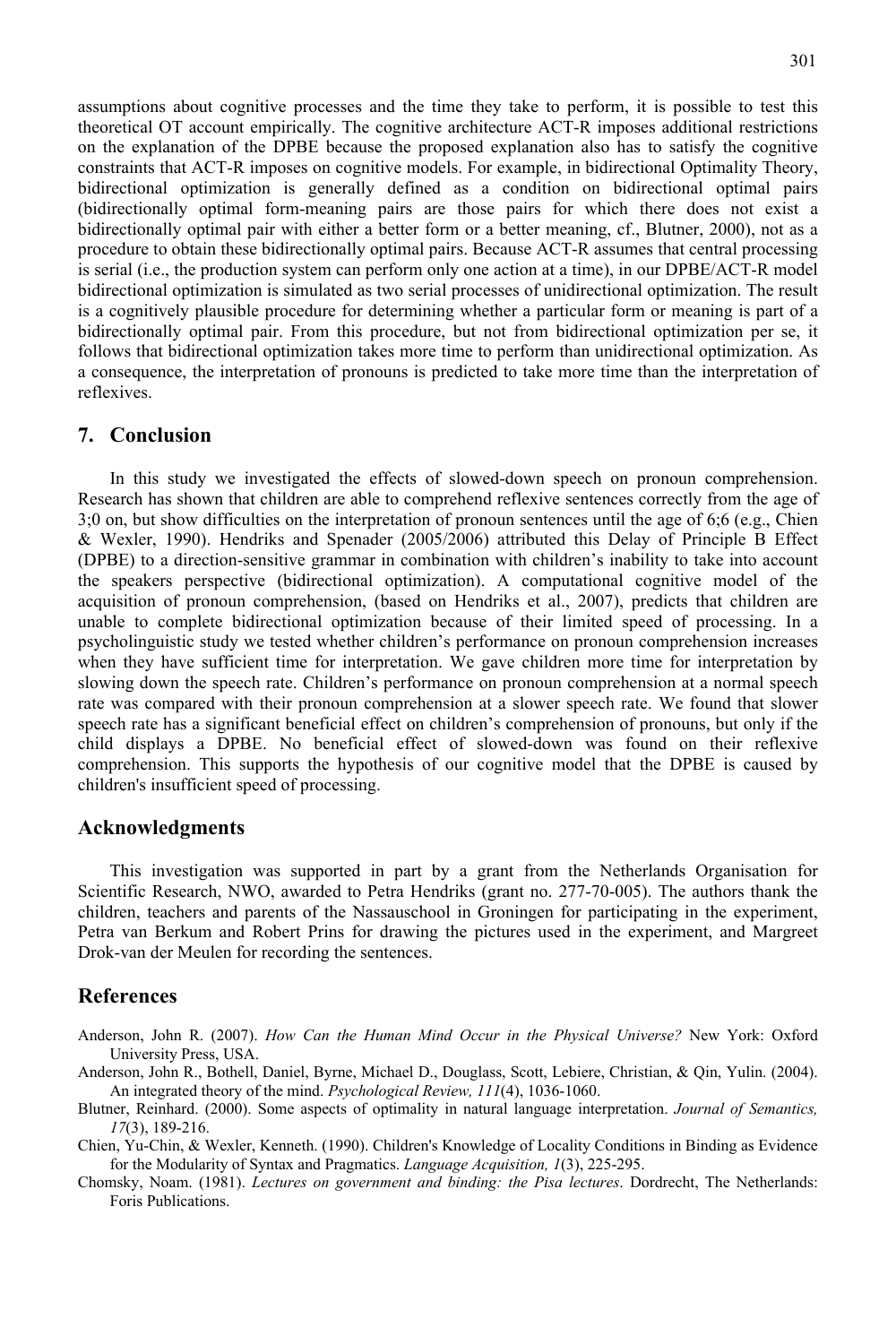- De Villiers, Jill G., Cahillane, Jaqueline, & Altreuter, Emily. (2006). What can production reveal about Principle B. *Proceedings of the Inaugural Conference on Generative Approaches to Language Acquisition–North America, University of Connecticut, 4*.
- Elbourne, Paul. (2005). On the Acquisition of Principle B. *Linguistic Inquiry, 36*(3), 333-365.
- Hendriks, Petra, & De Hoop, Helen. (2001). Optimality Theoretic Semantics. *Linguistics and Philosophy, 24*(1), 1- 32.
- Hendriks, Petra, & Spenader, Jennifer. (2005/2006). When production precedes comprehension: An optimization approach to the acquisition of pronouns. *Language Acquisition, 13*(4), 319-348.
- Hendriks, Petra, Van Rijn, Hedderik, & Valkenier, Bea. (2007). Learning to reason about speakers' alternatives in sentence comprehension: A computational account. *Lingua, 117*(11), 1879-1896.
- Jakubowicz, Celia. (1984). On markedness and binding principles. *Proceedings of the North Eastern Linguistics Society, 14*, 154-182.
- Koster, Charlotte. (1993). *Errors in anaphora acquisition.* Doctoral dissertation, Utrecht University, Utrecht, The Netherlands.
- Lewis, Richard L., & Vasishth, Shravan. (2005). An activation-based model of sentence processing as skilled memory retrieval. *Cognitive Science, 29*(3), 375-419.
- Montgomery, James W. (2004). Sentence comprehension in children with specific language impairment: effects of input rate and phonological working memory. *International Journal of Language & Communication Disorders, 39*(1), 115-133.
- Philip, William, & Coopmans, Peter. (1996). *The double Dutch delay of Principle B effect.* Paper presented at the Annual Boston University Conference on Language Development.
- Prince, Alan, & Smolensky, Paul. (2004). *Optimality Theory: Constraint Interaction in Generative Grammar*  Malden, MA: Blackwell.
- Reinhart, Tanya. (2006). *Interface Strategies: Optimal and Costly Computations*: The MIT Press.
- Spenader, Jennifer, Smits, Erik-Jan, & Hendriks, Petra. (2009). Coherent discourse solves the Pronoun Interpretation Problem. *Journal of Child Language, 36*(1), 23-52.
- Taatgen, Niels A., & Anderson, John R. (2002). Why do children learn to say "Broke"? A model of learning the past tense without feedback. *Cognition, 86*(2), 123-155.
- Taatgen, Niels A., Lebiere, Christian, & Anderson, John R. (2006). Modeling paradigms in ACT-R. *Cognition and Multi-Agent Interaction: From Cognitive Modeling to Social Simulation*, 29–52.
- Thornton, Rosalind, & Wexler, Kenneth. (1999). *Principle B, VP Ellipsis, and Interpretation in Child Grammar*: MIT Press.
- Van Rij, Jacolien, Hendriks, Petra, Spenader, Jennifer, & Van Rijn, Hedderik. (2009). From group results to individual patterns in pronoun comprehension. In J. Chandlee, M. Franchini, S. Lord & M. Rheiner (Eds.), *Proceedings of the 33rd annual Boston University Conference on Language Development* (Vol. 2, pp. 563- 574). Somerville, MA: Cascadilla Press.
- Van Rijn, Hedderik, Van Someren, Maarten, & Van der Maas, Han. (2003). Modeling developmental transitions on the balance scale task. *Cognitive Science, 27*(2), 227-257.
- Weismer, Susan Ellis, & Hesketh, Linda J. (1996). Lexical Learning by Children With Specific Language Impairment Effects of Linguistic Input Presented at Varying Speaking Rates. *Journal of Speech, Language and Hearing Research, 39*(1), 177-190.